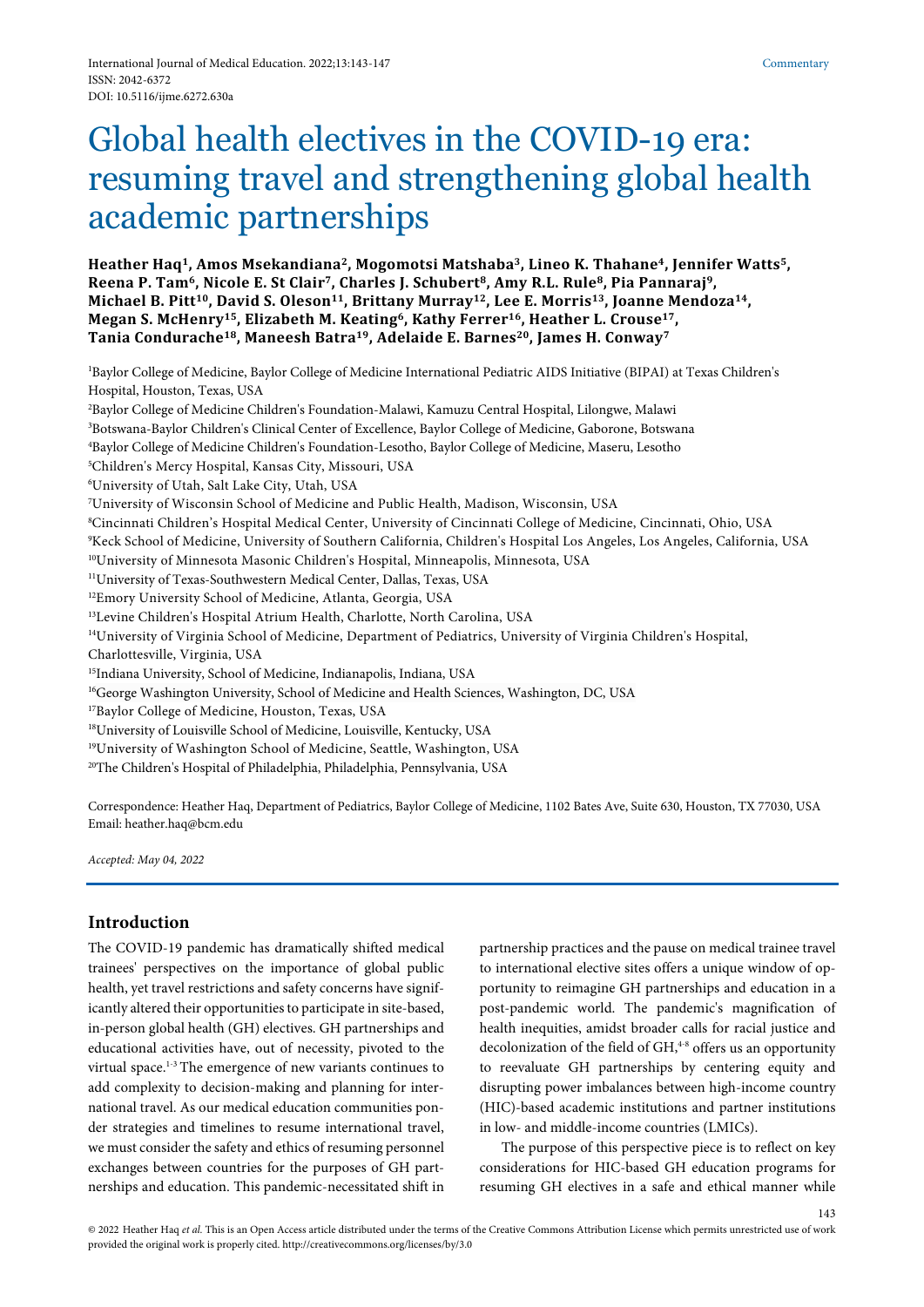simultaneously reflecting on opportunities to strengthen GH academic partnerships. As GH educators in undergraduate and graduate medical education across the world, we do not seek to forecast a date when travel and participation in GH electives will be safe but rather suggest considerations for programs to evaluate the feasibility, safety, ethics, and timing for physical travel. We propose that there is a continued – if not greater – need for GH education in a pandemic/postpandemic world; how GH education can be continued and reimagined in this context; and considerations for resumption of site-based, in-person GH education electives. These guidelines are likely to maintain relevancy for GH educators beyond this pandemic, as future infectious disease outbreaks are inevitable, as are other forces such as geopolitical instability, continuous human migration, climate change and weather disasters, increased air travel, and frenetic urbanization. This perspective is relevant to travelers from HIC settings such as the US, Canada, the European Union, the UK, and Australia.

# **The Immediate Impact of the COVID-19 Pandemic on GH Electives**

Prior to the onset of the pandemic, undergraduate and graduate medical education trainees in HICs had high levels of participation in a range of GH elective experiences across the globe. For example, recent surveys demonstrated 24.2% of US medical students participated in GH electives during medical school;9 34% of German medical schools offered GH electives;<sup>10</sup> up to 36% of UK medical students completed GH electives abroad;11 7.3% of US pediatric residents participated in a GH elective during a given academic year, 55.5% of US pediatric residency programs offered GH electives abroad;<sup>12</sup> and 47.4% of US pediatric fellowship programs offered GH electives abroad.<sup>13</sup> Depending on the level of training and nature of the elective, HIC-based trainees participated in various activities during GH electives, including observation, teaching, research, and direct clinical care. For example, visiting students might observe health systems and clinical care, while visiting faculty and advanced trainees, such as fellows, may be arranged to provide critical patient care staffing at partner sites.<sup>14</sup>

In early 2020, HIC-based GH education programs rapidly adapted to the dynamic and unfolding COVID-19 pandemic. Policies, travel restrictions, and flight availability changed by the hour, which not only affected the planning of forthcoming electives but also how to manage trainees located at international sites. Organizations such as the Peace Corps repatriated all of their >3,000 volunteers across the globe for an unprecedented temporary suspension of activities.15 The heightened global travel restrictions required quick and decisive action to bring trainees back to their home countries, in some cases revealing vulnerabilities in emergency planning for GH electives. These expeditious decisions

to return HIC-based trainees and medical staff home, whether voluntary or mandated by home institutions, were often unilateral and did not consider the impact on partner institutions. Many LMIC partner sites experienced sudden blows to their workforce with the rapid exodus of HIC partners. Moreover, LMIC partners were sometimes burdened with the task of supporting HIC trainee repatriation logistics at a time when their own institutions were stressed with emergency preparedness.

To our knowledge, the vast majority of HIC-based health professional trainees were relocated from GH elective sites back to their home institutions early in the pandemic and future away electives were paused, based on individual institutions' risk assessments and recommendations from professional organizations.<sup>16</sup> Travel was impacted bidirectionally, and international travel of LMIC trainees and faculty was also halted during the pandemic. To adapt GH education in the absence of travel, many HIC-based programs offered trainees local GH electives addressing health inequities and initiated a variety of online GH experiences.<sup>3,7,17</sup> However, the value of these online activities to both trainees and partners has yet to be fully assessed.

The rapid exodus from LMIC partner sites highlights the inherent privilege of HIC-based trainees and academic partners and exposed the uncomfortable reality that partnership is conditional. One study in Malawi demonstrated a 66% decrease in the clinical staff workforce in a large pediatric inpatient unit as US-based GH academic partners failed to meet their human resource commitments in the context of the pandemic.<sup>18</sup>

# **Why: The Case for Global Health Education During and Beyond the Pandemic**

The pandemic exposed our global interconnectedness and demonstrated that geographical borders do not contain the spread of viruses, viral variants, or misinformation. The pandemic magnified and compounded existing health inequities globally. While the final toll of the pandemic has yet to be determined, the indirect effects on preventable diseases, malnutrition, chronic care access, mental health, and adverse economic impacts will have reverberating and longstanding impacts on GH.19

There are many compelling reasons for HIC-based academic programs to eventually resume site-based, in-person GH electives for trainees: (1) there is a high and sustained trainee demand for GH training; $9,12,13$  (2) GH electives offer transformative experiences that encourage and empower trainees to address health inequities and disparities in their careers;<sup>20-23</sup> (3) the existence of institutional GH partnerships improves both trainee and faculty recruitment; $^{24}$  and (4) for institutions that value equity, global engagement is often a priority. Moreover, health professionals with training in GH may leverage their experiences to prepare for and respond to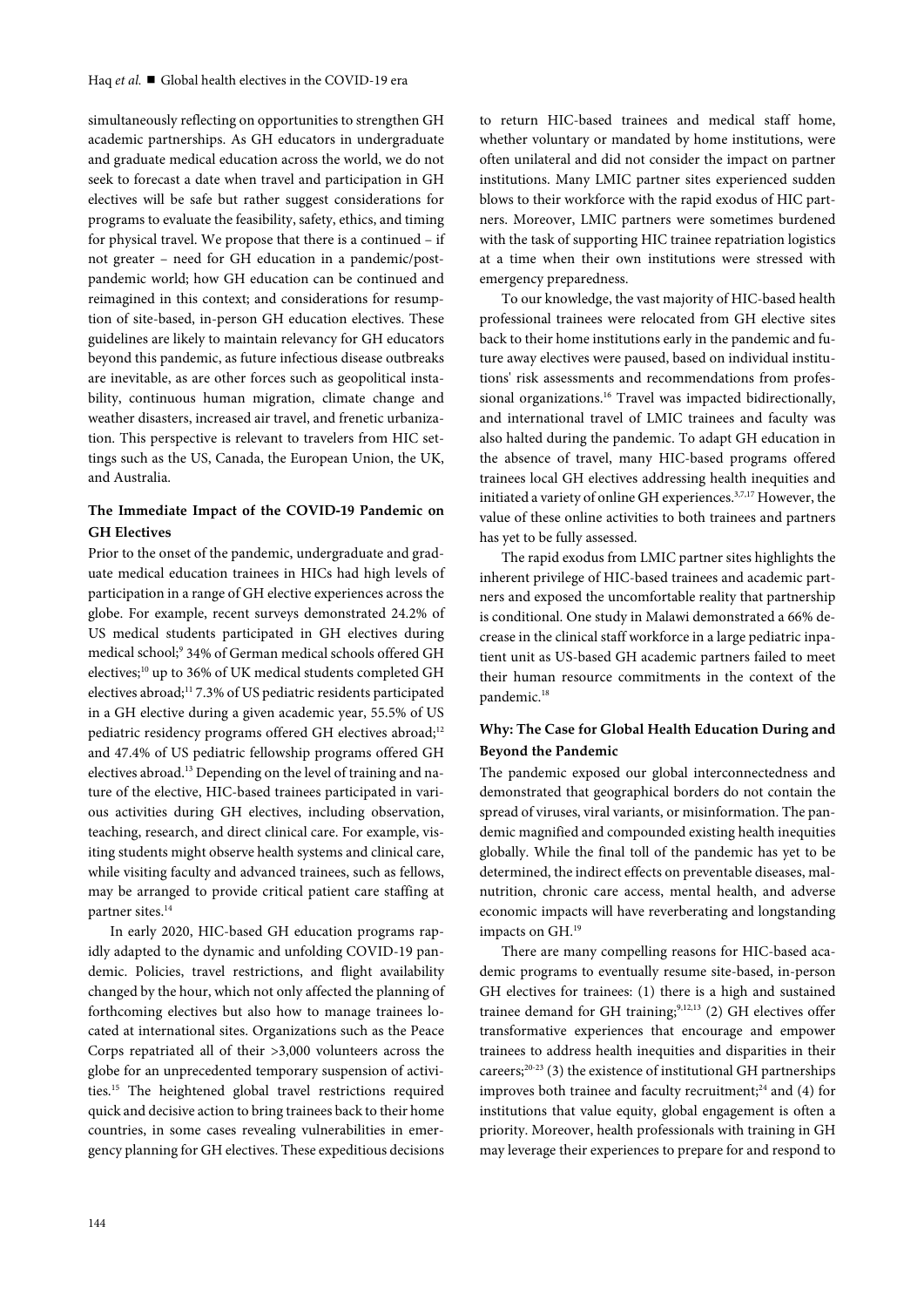future pandemics and emerging diseases; to recognize and attend to inequities; and to safeguard and advocate for disadvantaged populations.

The pause in travel also offers programs an opportunity to reevaluate and recalibrate GH partnerships to address communication, power dynamics, and partnership priorities that more equitably center the needs and priorities of LMIC partners.<sup>25</sup> There are opportunities to enhance shared leadership and goal-setting,<sup>26</sup> promote bidirectional exchange of trainees and medical staff,<sup>27</sup> and incorporate decolonization efforts.<sup>8</sup>

# **Sustaining GH Partnerships and Education during the Pandemic and Beyond**

## **Continued Partnership and Communication**

While some HIC-based academic institutions did maintain the physical presence of staff and faculty at LMIC partner sites throughout the pandemic, most shifted to virtual activities and support. Strengthened internet services in many LMIC locations paved the way for increased use of video conferencing platforms. GH partners continued working remotely to collaborate on grant applications, data analysis, manuscripts, and other programmatic areas. Virtual technologies were also leveraged for online office hours, roundtable discussions and panels, telehealth support of rounds, patient consultations, and other means of virtual technical assistance.28-30 The proliferation of webinars, often free of charge, has also allowed multilateral participation.; however, accessibility is not uniform across LMIC institutions, and many without necessary bandwidth, devices, or data plans were unable to participate equitably. While the uptake of virtual technologies represents a welcome paradigm shift in GH engagement and may likely continue post-pandemic, the shift away from in-person engagement resulted in lost opportunities important to GH partnerships: shoulder-to-shoulder mentorship, direct participation in clinical care, research, and education, face-to-face relationship-building and bidirectional programming.

#### **Shared Decision-Making on Timing of International Travel**

As HIC-based academic institutions continue to maintain their GH partnerships, opportunities to discuss readiness for resuming in-person engagements are critical. We encourage leaders to lean into these conversations and listen first. How was the withdrawal of trainees, staff, and faculty perceived locally? What impact did these departures have on trust or feelings of betrayal within partner institutions, and is there a need to re-establish trust? Has the global partnership been maintained? Do all parties continue to see the benefit in resuming the exchange of trainees? Are alternative models of GH capacity-building more desirable to LMIC partners, for example, shifting focus away from human resource commitments from visiting trainees or medical staff and towards capacity-building of local staff? By engaging and listening,

program leaders and partners will receive feedback on safe, equitable, and ethical ways to prepare for a return to international travel. As these conversations continue and at the invitation of LMIC partners, it is important that HIC-based trainees or faculty do not place unnecessary burdens on partner sites, especially where healthcare infrastructure may have been negatively impacted by the pandemic. LMIC partners' insights and perspectives on readiness to receive international trainees is critical.<sup>1</sup>

# **Considerations for Resuming Site-Based, In-Person Global Health Electives**

While it is clear that the pandemic will inform changes to what GH electives can and should be, the question of when it will be safe and ethical for trainees to re-engage with sitebased, in-person GH electives remains unanswered. Programs may wish to consider a phased approach, where travel is prioritized for those with higher levels of training, longerterm experience, and stronger relationships with partners. And over time, as LMIC partners indicate increasing readiness, trainees, including fellows, residents, and health professional students, can then resume travel. Concomitant efforts should be made to resume or encourage bidirectional travel for LMIC faculty and trainees.<sup>27</sup> Important ethical considerations around international travel include over-burdening GH partner sites, especially during times of health system strain in the setting of COVID-19 surges, as well as visiting trainee use of limited supplies of personal protective equipment.

Commitment to emergency and contingency planning for site-based, in-person GH electives will be critical prior to resumption of travel.31 Clear articulation of responsibilities for all partner organizations can prevent misunderstandings or confusion – whether related to medical care or travel for groups impacted by disruptions - in order to minimize burdens placed on LMIC partners and ensure the safety of trainees. Conversations and agreements with legal services and risk management personnel, and clarity in contractual agreements, as well as comprehensive insurance coverage have all been highlighted during this pandemic as key factors to ensure health and safety.

As HIC-based programs evaluate various challenges to international travel of trainees during and after the COVID-19 pandemic, there are numerous complex, shifting areas to consider at the GH partnership level, from the HIC program's perspective, from the GH partner elective site perspective, international travel logistics, individual traveler risks, and country-specific risks. Programs should reevaluate GH partnership dynamics in the context of the pandemic and LMIC partners' bandwidth to provide clinical services and logistical support to visiting trainees. The HIC program should evaluate institutional policies, medical evacuation, staffing (including coverage if a trainee's return is delayed due to COVID-19), and budgets to support travel-related expenses, and update pre-departure training to cover COVID-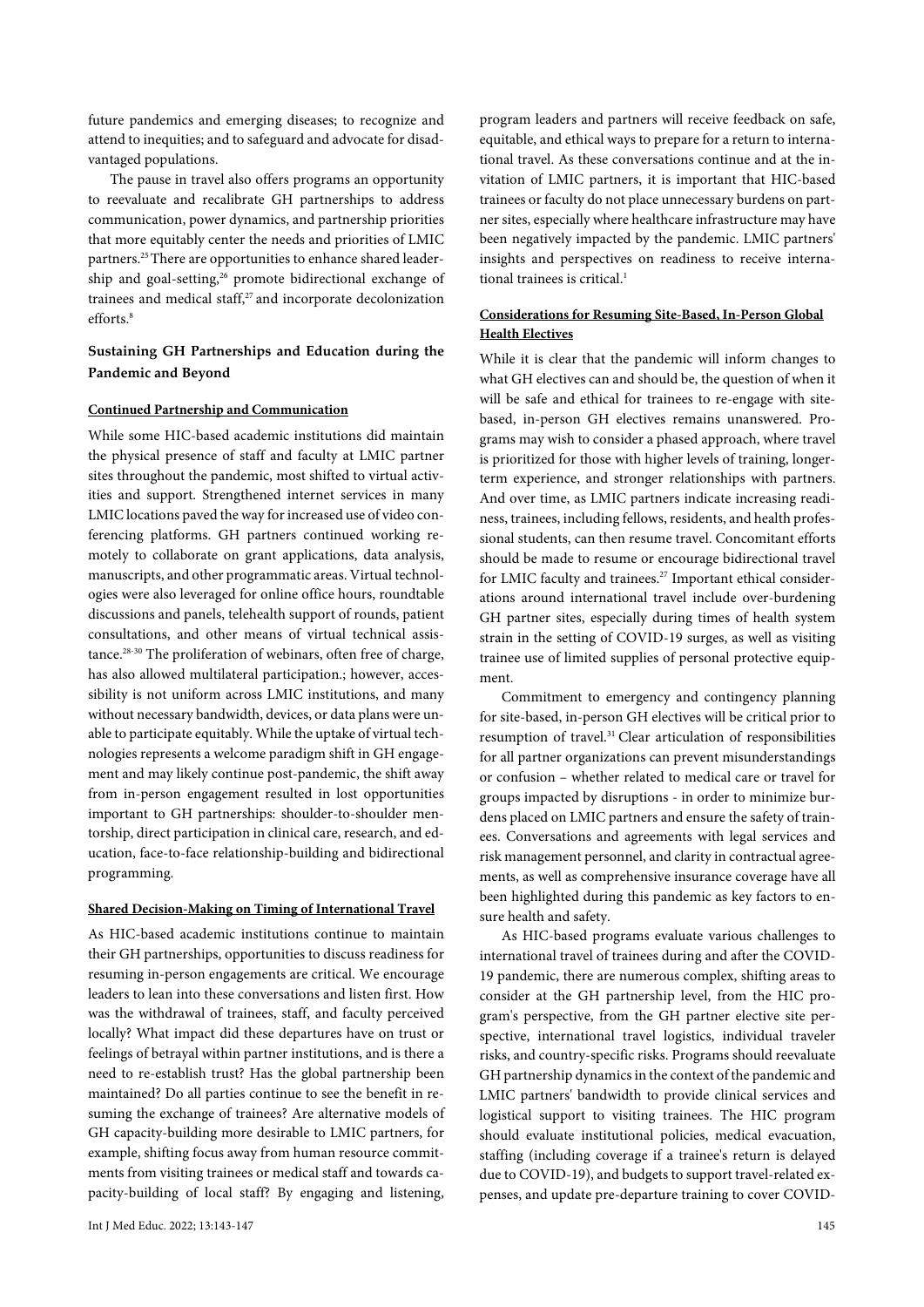19-related topics. Programs should also evaluate GH partner site factors, including availability of personal protective equipment and infection control policies. As international travel continues to be more complicated, real-time evaluation of travel logistics should include requirements for testing, proof of vaccination status, and quarantine requirements from the departing, transit, and arrival countries as well as air carriers. Travelers should evaluate their individual risk thresholds, factoring in personal and family members' health history and vaccination status. Finally, programs and travelers should consider country-specific factors should be considered including local travel restrictions, health system strain, local epidemiology and predominant variants, testing capacity, population vaccination coverage, and ability to travel between and within countries safely. As we have seen throughout the pandemic, rules, regulations, and policies shift rapidly; therefore, programs will need to revisit these considerations frequently in resuming travel.

### **Conclusions**

In today's interconnected world, the COVID-19 pandemic has exposed and magnified numerous health-related inequities, highlighting the need for continued and improved GH education and academic partnerships. The pandemic has simultaneously forced short-term changes in the way HICbased GH education is provided but also catalyzed programmatic innovations. Such challenging and historical events offer unique opportunities to reimagine GH education, enhance collaboration, and achieve equitable GH partnerships. How we respond this time can be transformative for the future of global collaborations and planetary wellness.

#### **Acknowledgments**

The authors wish to thank the individuals who work at partnership institutions in low- and middle-income countries who make global health electives possible.

#### **Conflict of Interest**

James H. Conway is an Investigator/Co-investigator for Sanofi-Pasteur, AstraZeneca, and Centers for Disease Control and a consultant for Moderna, Pfizer, Merck, and GSK vaccines. The other authors have no conflicts of interest to disclose.

## **References**

1. McHenry MS, Tam RP, Nafiseh AA, Etling MA, Barnes AE, Rule ARL, et al. Global health partnerships during the COVID-19 pandemic: perspectives and insights from international partners. Am J Trop Med Hyg. 2021;105(2):407-412.

2. Bryan JM, Beyene T, Kebede S, Kaufman A, Jiru T, Maskalyk J, et al. Maintaining a global health partnership during the COVID-19 pandemic: a road map from the Toronto Addis Ababa Academic Collaboration in Emergency Medicine. CJEM. 2021;23(2):242-244.

3. Mirza A, Gang L, Chiu T. Utilizing virtual exchange to sustain global health

partnerships in medical education. Ann Glob Health. 2021;87(1):24.

4. Büyüm AM, Kenney C, Koris A, Mkumba L, Raveendran Y. Decolonising global health: if not now, when? BMJ Glob Health. 2020; 5(8): e003394e003394.

5. Affun-Adegbulu C, Adegbulu O. Decolonising global (public) health: from western universalism to global pluriversalities. BMJ Glob Health. 2020;5(8):e002947.

6. Gautier L, Karambé Y, Dossou JP, Samb OM. Rethinking development interventions through the lens of decoloniality in sub-Saharan Africa: the case of global health. Glob Public Health. 2022;17(2):180-193.

7. Atkins S, Banerjee AT, Bachynski K, Daftary A, Desai G, Gross A, et al. Using the COVID-19 pandemic to reimagine global health teaching in highincome countries. BMJ Glob Health. 2021;6(4):e005649.

8. Eichbaum QG, Adams LV, Evert J, Ho MJ, Semali IA, van Schalkwyk SC. Decolonizing global health education: rethinking institutional partnerships and approaches. Acad Med. 2021;96(3):329-335.

9. Association of American Medical Colleges. Medical school graduation questionnaire: 2019 all schools sum-mary report. 2019. [Cited 3 May 2021]; Available from: https://www.aamc.org/system/files/2019-08/2019-gq-allschools-summary-report.pdf.

10. Kaffes I, Moser F, Pham M, Oetjen A, Fehling M. Global health education in Germany: an analysis of current capacity, needs and barriers. BMC Med Educ. 2016;16(1):304.

11. Miranda JJ, Yudkin JS, Willott C. International health electives: four years of experience. Travel Med Infect Dis. 2005;3(3):133-41.

12. Butteris SM, Schubert CJ, Batra M, Coller RJ, Garfunkel LC, Monticalvo D, et al. Global health education in us pediatric residency programs. pediatrics. 2015;136(3):458-65.

13. Crouse HL, Watts J, St Clair NE, Batra M, McGuinness G, Keating EM, et al. Global health opportunities in pediatric fellowships. Pediatrics. 2020;145(2): e20191589.

14. Eckerle M, Crouse HL, Chiume M, Phiri A, Kazembe PN, Friesen H, et al. Building sustainable partnerships to strengthen pediatric capacity at a government hospital in Malawi. Front Public Health. 2017;5:183.

15. Peace Corps. Peace corps announces suspension of volunteer activities, evacuations due to COVID-19. 2020. [Cited 3 May 2021]; Available from: https://www.peacecorps.gov/news/library/peace-corps-announces-suspension-volunteer-activities-evacuations-due-covid-19.

16. Association of American Medical Colleges. Final report and recommendations for medical education institutions of LCME-accredited, U.S. osteopathic, and non-U.S. Medical school applicants submitted by the coalition for physician accountability's work group on medical students in the class of 2021 moving across institutions for post graduate training. 2020. [Cited 3 May 2021]; Available from: https://www.aamc.org/system/files/2020- 05/covid19\_Final\_Recommendations\_Executive%20Summary\_Final\_05112020.pdf.

17. Child Family Health International. Virtual global health electives. 2020. [Cited 3 May 2021]; Available from: https://www.cfhi.org/virtual-globalhealth-elective.

18. Nandi B, Schultz A, Huibers MH, Msekandiana A, Chiume-Kayuni M. SARS-CoV-2 in Malawi: are we sacrificing the Youth in sub-Saharan Africa? J Glob Health. 2020; 10(2):020336.

19. Garcia-Prats AJ, McAdams RM, Matshaba M, Thahane L, Butteris SM, Conway JH, et al. Mitigating the impacts of COVID-19 on global child health: a call to action. Curr Trop Med Rep. 2021;8(3):183-189.

20. Haq C, Rothenberg D, Gjerde C, Bobula J, Wilson C, Bickley L, et al. New world views: preparing physicians in training for global health work. Fam Med. 2000; 32(8):566-72.

21. Liaw W, Bazemore A, Xierali I, Walden J, Diller P. Impact of global health experiences during residency on graduate practice location: a multisite cohort study. J Grad Med Educ. 2014;6(3):451-6.

22. Russ CM, Tran T, Silverman M, Palfrey J. A study of global health elective outcomes: a pediatric residency experience. Glob Pediatr Health. 2017;4:2333794X16683806.

23. Bazemore AW, Goldenhar LM, Lindsell CJ, Diller PM, Huntington MK.